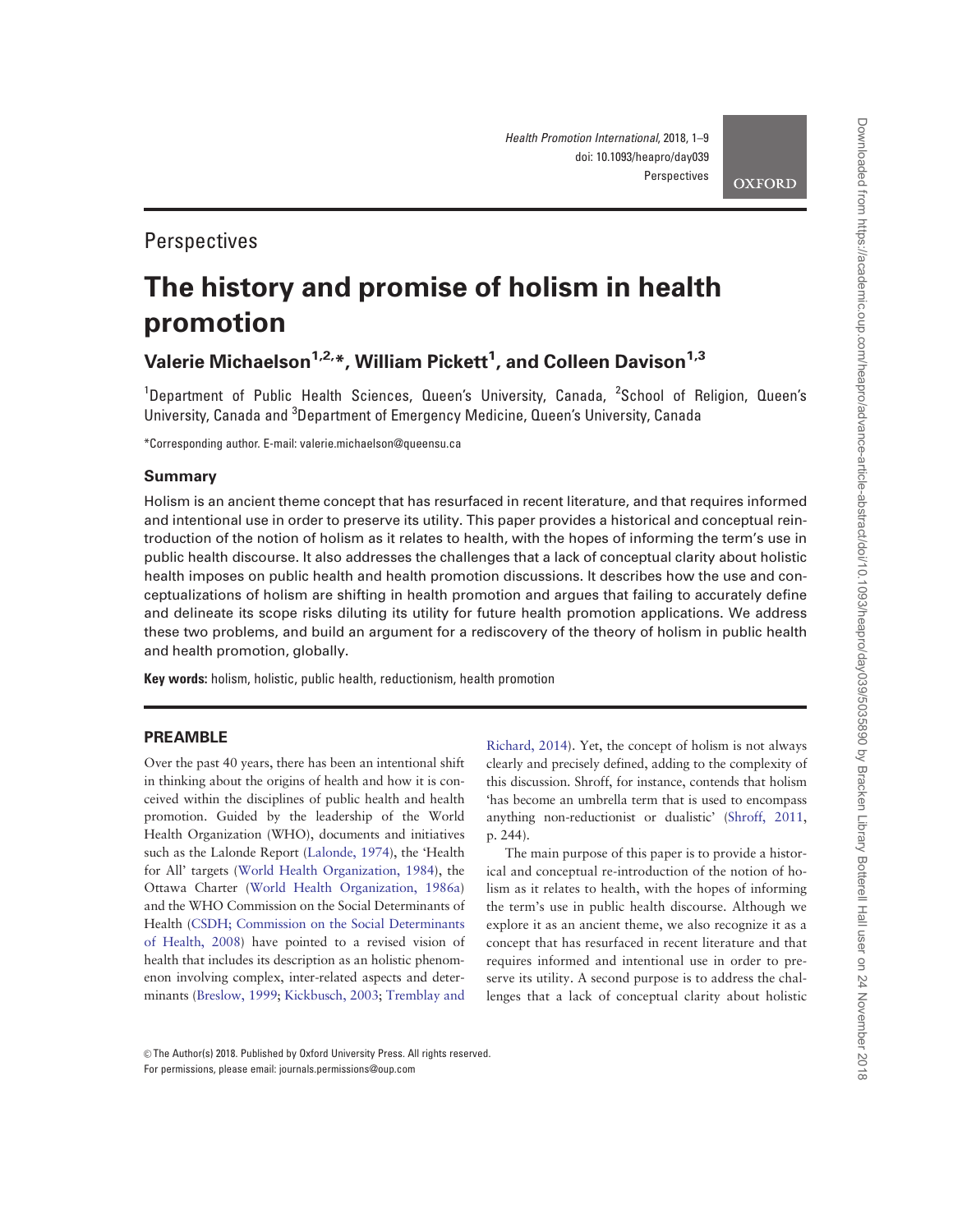health imposes on public health and health promotion discussions. We describe how our use and conceptualizations of holism are shifting in health promotion and argue that failing to accurately define and delineate its scope risks diluting its utility for future health promotion applications. Our hope is to stimulate discussion and generate further opportunities for etiological and preventive thinking.

# A HISTORICAL INTRODUCTION TO HOLISM: PAST USE AND PRESENT POTENTIAL

#### Origins of holism

Holism refers to the idea that organic or unified 'wholes' have value and being which is inherently different from, and cannot be reduced to, the sum of their individual parts (Christakis, 2012; Michaelson et al., 2016). In terms of health, this integrative, holistic view of health has ancient roots and can be traced back to the philosophical underpinnings of many early philosophical teachings. Plato, for instance, wrote in Charmides (380) BC) that the part can never be well unless the whole is well. Indeed, even the origins of the English word 'health' recognize the essential connection with holism. The term health is derived from the Old English word haelp (wholeness, a being whole, sound or well) and the Old Norse helge (holy or sacred); it is connected to the root kailo (whole); to haelan (to make whole); to the Greek holos (whole) and to the modern English word 'holistic' (Online Etymology Dictionary, 2017).

Holism, inter-connectedness and wholeness have also been central in ideas surrounding ancient and contemporary Indigenous philosophies and health conceptualizations (Graham and Leeseberg-Stamler, 2010; Tagalik, 2010). The Medicine Wheel, for instance, is 'one of the basic symbols of the world view of First Nations' (Svenson and Lafontaine, 1999) and reflects an understanding of health as an inter-connected phenomenon. The Medicine Wheel specifically emphasizes the physical, mental, emotional and spiritual dimensions of being (Graham and Leeseberg-Stamler, 2010; National Collaborating Centre for Aboriginal Health, 2013). Inuit oral health promoters have also recently been vocal about the need to view pediatric oral health as 'more than just teeth', putting the mouth back in the body and advocating for 'healthy teeth, health lives' (Inuit Tapiriit Kanatami, 2013).

Holistic understandings of health have been central in traditional approaches to health care (Wollumbin, 2012), and in other cultures and languages as well.

In Hebrew, the word shalom is used to reflect the fullness—or wholeness—of what health can be. Specifically in Judaism, shalom is associated with 'completeness, soundness, well-being, wholeness, peace and health' (Strong, 2005; Botterweck et al., 2006); it includes the person, their place in this world and the matrix of relationships that shape their life.

While historically and in certain sub-groups, holism has been recognized in theories surrounding the origins of health, it has not always been broadly endorsed as a concept. Indeed, holistic thinking was challenged by the French mathematician and philosopher René Descartes (1596–1650), whose ideas contributed to the development of a rigid division and distinction between body and mind, a division that is often referred to as 'the Cartesian dualism' (Donovan et al., 2007). This philosophical theory had far reaching consequences for disease, health and medical treatment. The study of anatomy, for instance, had once been prohibited for religious reasons based on the long-held view that the body was inherently spiritual and needed to remain intact after death (Mehta, 2011). While few would argue that the emergence of the study of anatomy was negative, this form of dualism de-emphasized the mental and spiritual realms of the health of the body and laid the groundwork for a reductionist and physical diseaseoriented view in modern medicine (Mehta, 2011).

Even though the 18th and 19th centuries saw the development of many competing theories surrounding health, Cartesian thinking remained prominent. It emerged for instance in the area of mental health with the introduction of the idea that mental illness was fundamentally separate from illness of the body. The term 'mental disorder' implied a distinction between mental disorders and physical disorders that perpetuated a mind/body dualism (Kendall, 2001).

By the early 20th century, an individualistic medical model, which paid little attention to a patient's social context or wider environment, had come to dominate not only medical practice, but also society's overall attitude toward health (Bury, 2005). After the discovery of penicillin in 1928 and the beginning of the era of antibiotics, the focus of the field of medicine narrowed further. The medical profession had both power and autonomy as an authority on health, and the need for specialized knowledge and microscopic explanations in health determination and decision-making was firmly entrenched (Bury, 2005).

Regardless of the power behind this Cartesian way of thinking, it would be simplistic to argue that a separation of body, mind and spirit was the only force shaping attitudes toward health from the 17th century until the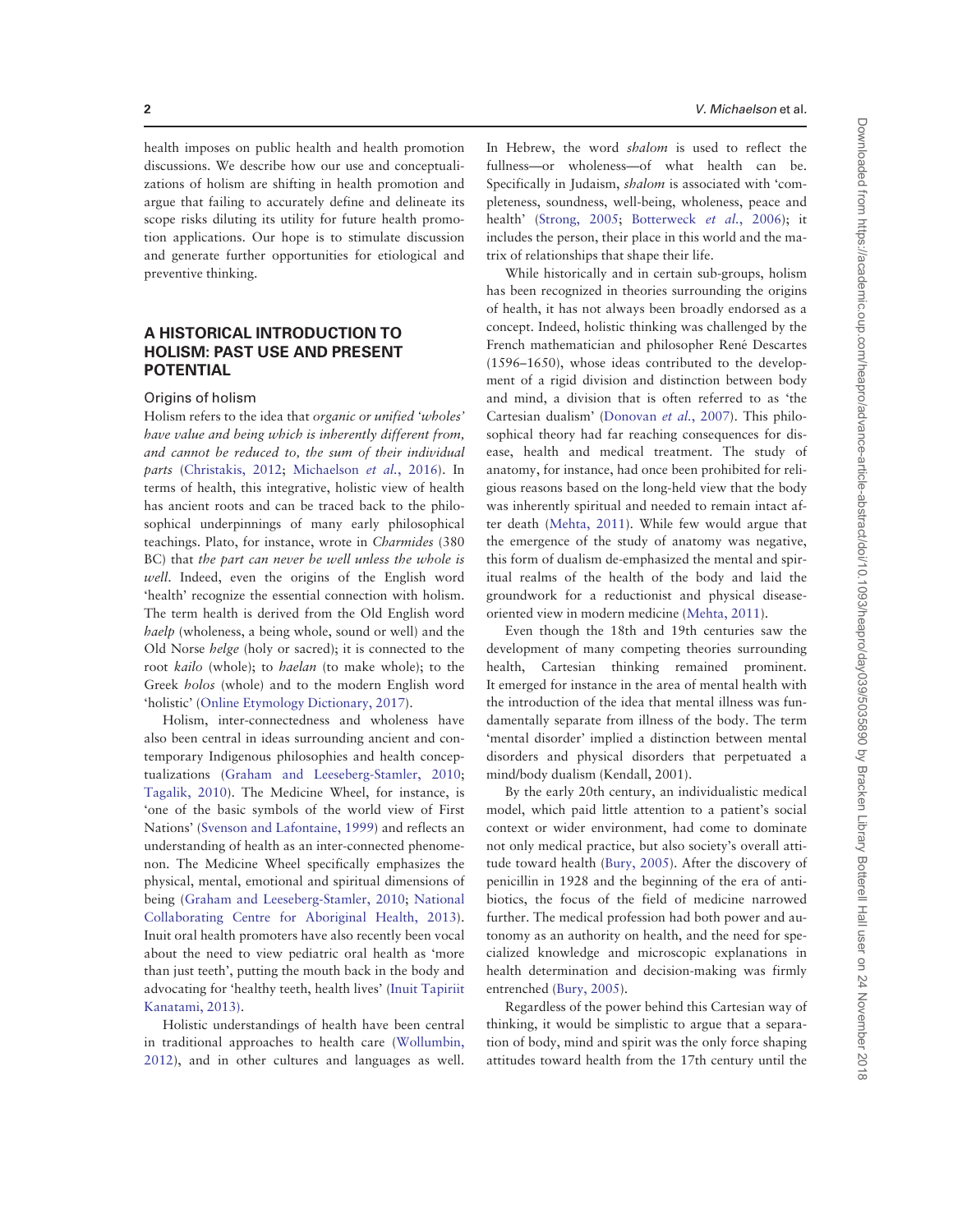present. Over this period there have been many counternarratives that support more holistic understandings. For example, the 1948 WHO definition of health included mention of physical, mental and social components and not just the absence of disease (World Health Organization, 1948) indicating some notion of a composite conceptualization of health. In the area of mental health, the long-held view of the inherent separation of mind and body has also been challenged. Kendall writes that neither minds nor bodies develop illnesses, 'only people... and when they do, both mind and body... are usually involved' (Kendell, 2001).

#### Contemporary applications of the theory of holism to health

The actual term 'holism' was proposed by South African Jan Smuts in his 1926 book Holism and Evolution (Smuts, 1926). Here, Smuts described holism as the idea that natural systems (e.g. physical, biological, or social, etc.) and their properties should be viewed not as a collection of parts, but as integrated wholes. Albert Einstein, in a letter to Smuts, contended that along with relativity, holism would be one of the two mental constructs that would direct human thinking in the next millennium (Einstein, 1936). For the next century at least, Einstein appears to have been correct; the concept of holism has been applied in fields as diverse as biology (Isberg and Falkow, 1985; Kitano, 2002), ecology (Kitching, 1983; Odum, 1994), physics (Böhm and Hiley, 1993), philosophy (Katinić, 2013), anthropology (Harkin, 2010) and economics (Fullerton, 2015).

Holistic thinking also informs contemporary approaches to health in a number of different ways. Illustratively, in the realm of health education, the Ontario health and physical education curriculum for 2015 recognizes health as a 'holistic phenomenon' (Ontario Ministry of Education, 2015, p. 34). It encourages students to make connections between different aspects of their health, including physical, mental, spiritual, social and emotional domains. Students also learn about the connections between healthy choices, active living and chronic disease prevention (p. 34), with the goal that their learning in health education forms an integrated whole that connects to their everyday lives. While individual aspects of health are considered in detail, the overall curriculum encourages students to understand connections between the various component parts.

Another current and practical example of holism being used in health promotion is found in the Pan Canadian Joint Consortium for School Health (2017, established in 2005), which was developed to forge links between education and health. The Consortium recognized that outcomes in both areas would be improved with an integrative and holistic approach, and as a result they champion programs such as Comprehensive School Health (CSH; Comprehensive School Health, 2017), which ascribes holistic conceptualizations of school and student health. The CSH model is an integrative, holistic framework that supports student health in school contexts and recognizes that children can only reach their full potential as learners if their physical, mental, intellectual and emotional needs are met and their health and education are connected (Comprehensive School Health, 2017).

Emergence of the theory of holism during recent decades was very likely influenced by other historical events. In 1948, the WHO published a definition that embraced a more holistic understanding of health. In Canada, the socio-political landscape of the 1960's and 70's brought with it worries about the increasing costs to medicare, and the need to limit federal spending for health care services. This contributed to a major rethinking of the Canadian approach to health (Savoie, 1990). Under the guidance of the Prime Minister Trudeau's Principal Secretary Marc Lalonde, the Government's Long Range Health Planning Branch produced a working document called A New Perspective on the Health of Canadians [which is most commonly referred to as 'The Lalonde Report' (Lalonde, 1974)]. The report argued for a 'holistic and multi-sectoral approach to health issues', (MacDougall, 2007, p. 956) and prioritized a comprehensive strategy that would move health policy priorities beyond a focus on health care services and a bio-medical model, to a focus on underlying determinants of health and on health promotion (MacDougall, 2007).

While The Lalonde Report was not without critics, there was little question that it changed the basic approach to forming health policy not only in Canada but abroad. Just over a decade later, the kind of holistic thinking that was reflected in 1974 had developed and re-emerged in the 1986 Ottawa Charter for Health Promotion, which recognizes caring, holism and ecology as 'essential issues in developing strategies for health promotion' (World Health Organization, 1986a, p. 3). Over a decade later, the 1997 Jakarta Declaration (World Health Organization, 2009) affirmed that Ottawa Charter and further emphasized the effectiveness of holism as it can be applied to the notion of comprehensive or integrated approaches to health promotion over single-track strategies. In both the Ottawa and Jakarta statements, as well as in other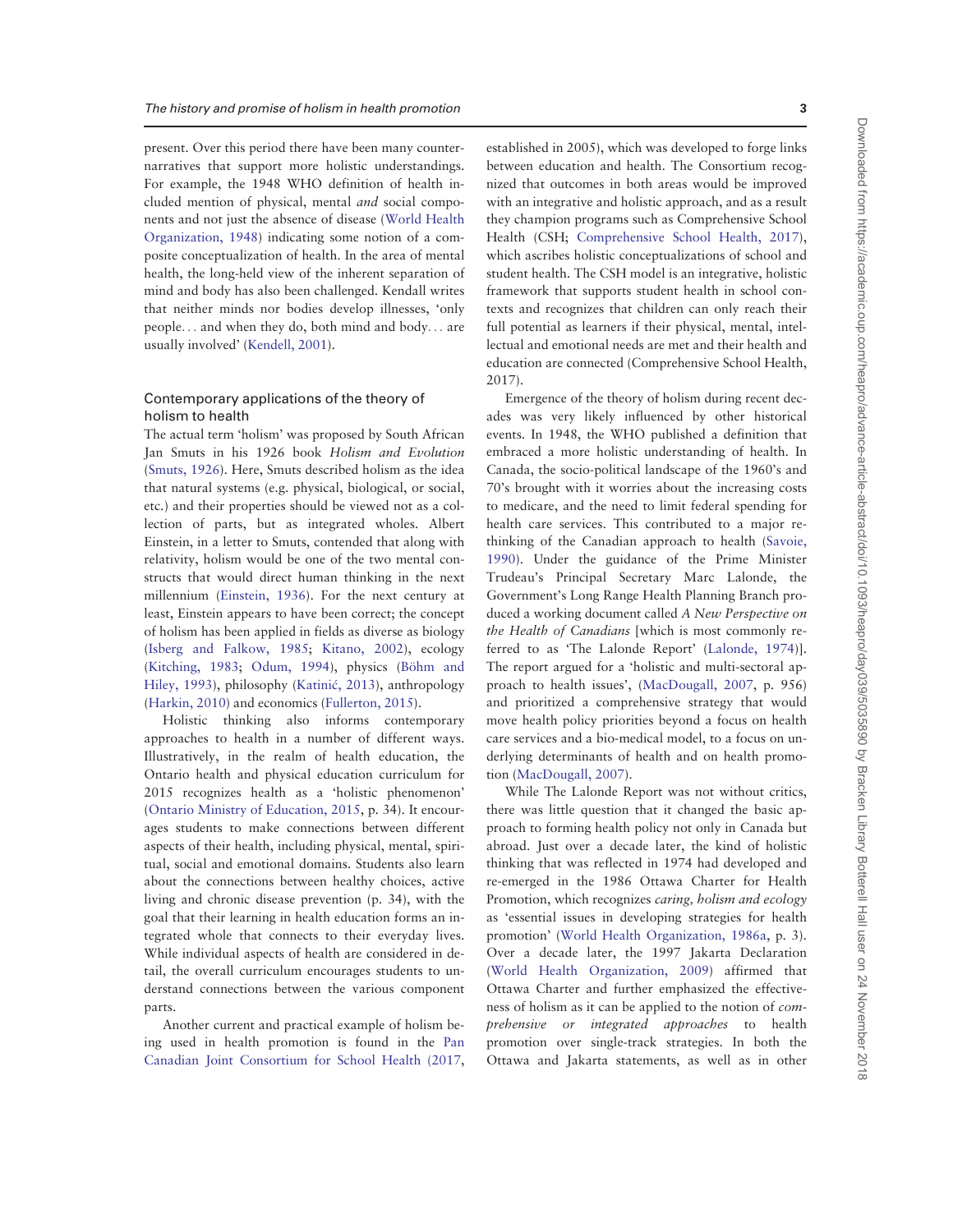WHO documents, an emphasis on the interdependent and inter-connected issues of social justice, human rights, ecology, global sustainability, technology and health are acknowledged (World Health Organization, 1986a; World Health Organization, 2009). Concrete and practical examples of the many ways that holistic thinking is currently considered in health promotion, and influencing real-world practice, can be found in the WHO's Healthy Settings initiative. Healthy Settings approaches stem directly from the Ottawa Charter. They involve a holistic and multi-disciplinary method that integrates action across risk factors. The goal is to maximize disease prevention via a 'whole system approach' where the system is conceptualized as the setting where people actively shape, use and live in the environment and within this setting, create or solve health related problems (World Health Organization, 1986b).

Holistic and inter-sectoral approaches to health care and policy are being used around the world. Illustratively, the First Nations Wholistic Policy and Planning Model (AFN, 2007) emphasizes that cultural understanding can be used to effectively develop holistic health models. This approach holds together essential and interacting components for achieving positive health, including justice, economic development, housing and the environment. Further, the Centre for Addiction and Mental Health (CAMH; Centre for Addiction and Mental Health, 2017) in Canada uses what it describes as holistic health to move thinking beyond a biomedical focus and to recognize the synergies between the individual, interpersonal, organizational, community, policy and superstructural levels of a health system (Sweat and Denison, 1995; Scott and Wilson, 2011; Khenti et al., 2016). A movement to a socioecological conceptualization of health was obvious in the decades surrounding and following the Ottawa Charter. The Canadian framework for health policy and health determinants put forward as a 'mandala of health' by Hancock and Perkins (1985) builds directly, but not explicitly, on the Buddhist idealogy of holism and inter-connection between factors that support human life and thriving. This model demonstrates how health is more than individual behaviours, and is 'simultaneously influenced by human biology, personal behaviour, psychosocial environment, human environment and natural environment' (p. 27). The wider determinants of health models put forward by numerous authors in the 1990s (e.g. Evans and Stoddart, 1990; Whitehead and Dahlgren, 1991; Stokols, 1996) recognize the myriad of factors that can both hinder and enhance the health status of individuals and populations.

In each of these examples, the interaction between the various components, spheres, sectors and determinants has been variably emphasized.

A 2007 policy framework called 'People Centred Health Care' also merits mention. This was presented and endorsed by WHO Member States during the 58th session of the Regional Committee for the Western Pacific that was held in the Republic of Korea. It describes the 'complex interplay of physical, social, economic, cultural and environmental factors' (World Health Organization, 2007, p. 1) and makes a strong call for a more holistic and people-centred approach to health care, one that balances rights and responsibilities of all stakeholders. This framework recognizes that expectations and demands around health care delivery are changing, with expectations of a more 'humanistic and holistic approach to health care, where the individual who needs care is viewed and respected as a whole person with multi-dimensional needs' (p. 4). Here again, words such as human rights and dignity, non-discrimination, participation and empowerment, access and equity and a partnership of equals are core values perhaps in some way synergistic or interactive in relation to health (p. 7).

The examples so far relate to health promotion, education and policy, but holistic approaches are also being applied to research within the health sciences and specifically to the assessment of health status. For example, a systematic literature review led by de Silva, from the Evidence Centre in the United Kingdom, examines approaches to the measurement of person-centred care. de Silva describes an increasing number of validated tools for measuring person-centred care and its specific components in holistic ways (de Silva, 2014, p. 2). These holistic measures include the Individualized Care Scale; Measure of Processes of Care; Person-centred Care Assessment Tool and the Person-centred Climate Questionnaire. Of the 921 studies included in deSilva's review, 55% (503 studies) used holistic measures to focus on person-centred care as a broad holistic concept.

Along with its contribution to health policy documents and to assessment of health status, holism has also been put into practice. Some of the best examples of this currently come from the field of medicine and nursing. Woods, for example, argues that while some aspects of the treatment of patients should be based on reductionism as normative, to reduce a person to their presenting symptoms is 'to stray profoundly and dangerously away from the goals of medicine' (Woods, 2015, p. 15). For Woods, one important practical application of holism in health care is not losing sight of the 'patient as person', and not to compartmentalize and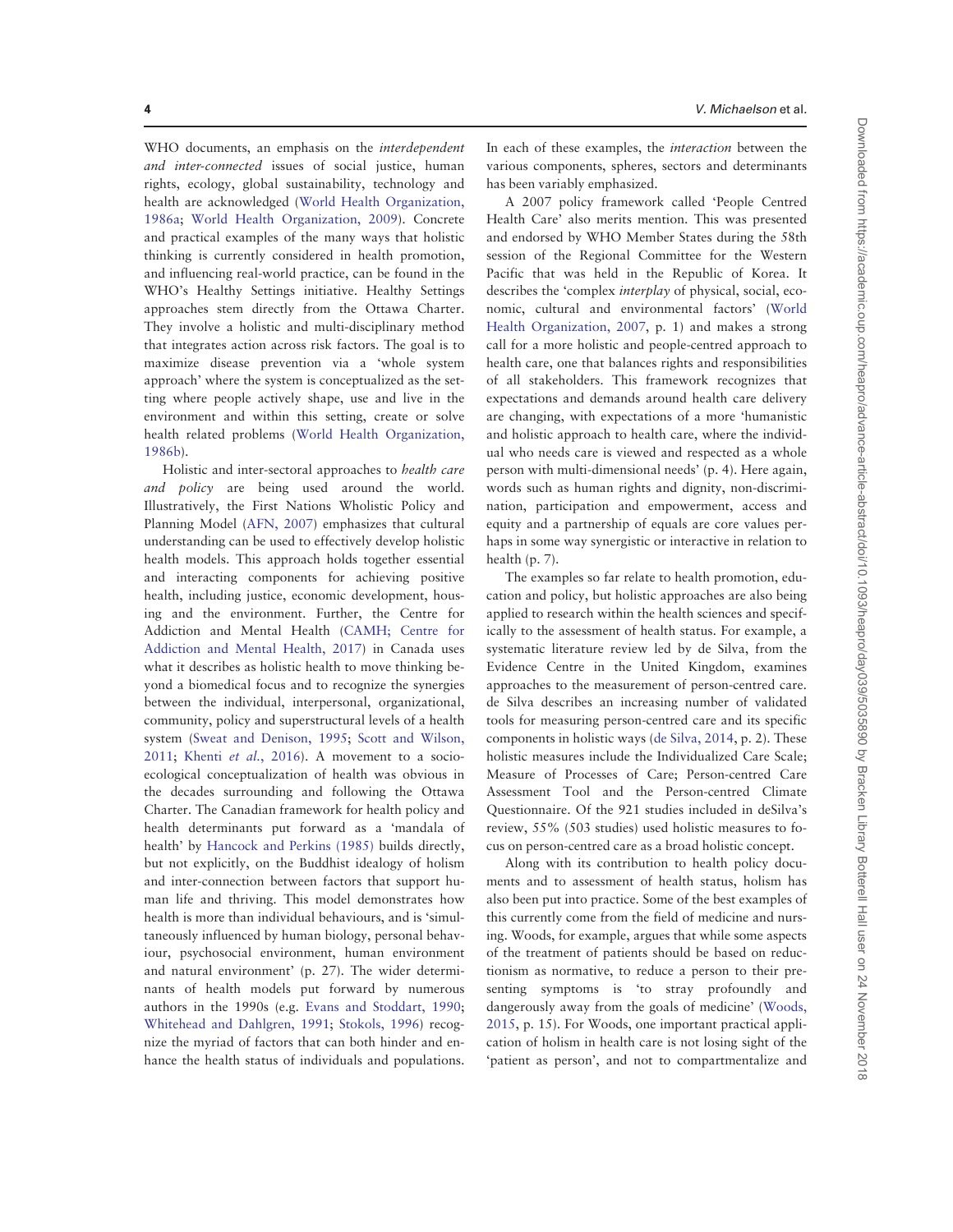separate different aspects of health and disease without considering them as a whole. Models of patient- and family- centred care emphasize patients' health concerns as having to be understood within the broader social context that they occur (Henneman and Cardin, 2002; Morton et al., 2017). Social Pediatrics in an emerging form of paediatric medical practice that embeds pediatricians in comprehensive care settings with social workers, housing or educational specialists, child and family service workers or community health nurses (Spencer et al., 2005). This diverse group of specialists can better work in concert to assist the 'whole child' (Bertrand et al., 2008; Ford-Jones et al., 2008; Jacob, 2017; Singh et al., 2018).

Finally, holism is well aligned with systems and complexity theories, as seen in recent health promotion theoretical discussions (McQueen, 2000; Paton et al., 2005; Alvaro et al., 2011; Tremblay and Richard, 2014). In these theoretical frames, problems are approached as functions of interacting variables in wider systems (Frenk et al., 2010) and thinking about systems as interdependent elements being 'more than the sum of their parts' (Frenk et al., 2014). Holism has a long history, and its broad popularity suggests that people intuitively resonate with holistic approaches. Yet, it is its broad popularity that has contributed to the term being used as an umbrella or sometimes vaguely defined term when it relates to health promotion. It is at times difficult to know what is being talked about when holistic health is referenced. Progressively well-developed conceptual frameworks for understanding the world and social systems are being developed by systems- and complexity theorists (Pelikan, 2007; Walby, 2007; Knudsen and Vogd, 2014; Larsen-Freeman, 2017). These may represent useful ways to conceptualize and ultimately operationalize holism in health promotion.

## SO WHERE DOES THIS LEAVE US?

Having explored the value that holism as a concept has contributed, and continues to contribute to public health, we are optimistic about its potential to frame future research and practice; however, problems surrounding this concept remain. Specifically, issues surrounding the definition and boundaries of holistic thinking demand attention from public health professionals, if the concept is to retain its integrity and applicability.

The first problem relates to definition. Even a cursory review of literature related to holism and health demonstrates a large variety of understanding of the concept of holism as it relates to health. It is found in mainstream and less mainstream journals with a huge variation in its description and application. The word holistic is used to refer to robust and intellectually well-developed conceptualizations of health while other times it is used in a vague sense and without clear articulation of meaning. In addition, holistic as a term has been used to describe complementary or alternative approaches to medicine, health and healing, including those that may be popular but not yet evidence-based. There is some need for some caution here. One way to address this problem of definition and varied usage would be to choose another word that has been less appropriated. Unfortunately, it is not obvious what that word would be.

To further add to this problem, recent literature has revealed the need for a more critical understanding of the concept of holism in relation to health. In 2005, an Australian literature review for informing Aboriginal health policy found that authors in general were uncritical in interpreting, defining, and applying the concept of holism (Lutschini, 2005). It found that the definitional boundaries of the term 'holism' and the related adjective 'holistic' were diffuse and often fluid, containing mixed thematic messages. In particular, authors explicitly link holism to the WHO's definition of health, an ecological or ecosystems approach, a new public health approach and/or a systems model of thinking. Significantly, the review warned that ineffective engagement with the concept of holism––and lack of recognition of the cultural and philosophical underpinnings of its various conceptualizations––could undermine health promotion and policy development (Lutschini, 2005). Similarly, recommendations from a 2011 literature review of holism in Nordic nursing and health promotion literature (Povlsen and Borup, 2011) advocated for more awareness and intentional engagement with the concept, noting that perspectives were 'related, but distinct' across the disciplines of nursing and health promotion. Whereas nurses conceived of holism with respect to the individual wellbeing of the patient (e.g. their physical, mental and spiritual wellbeing), health promotion literature tended to focus on psychosocial or socioecological health determinants, such as those articulated in the Ottawa Charter and subsequent models. Others still have also noted a diverse conceptualization of holism across disciplines (Stempsey, 2001). Results of these literature reviews are striking; despite holism's potential to revitalize and reorient belief and practice, the absence of consistent and critical interpretations of the concept is suggested as an important impediment to its efficacy as a paradigm for health promotion.

A second central problem relates to boundaries. Freeman (2005, p. 155) writes that 'Everything affects health'. Certainly, we recognize that thinking about Downloaded from https://academic.oup.com/heapro/advance-article-abstract/doi/10.1093/heapro/day039/5035890 by Bracken Library Botterell Hall user on 24 November 2018 Downloaded from https://academic.oup.com/heapro/advance-article-abstract/doi/10.1093/heapro/day039/5035890 by Bracken Library Botterell Hall user on 24 November 2018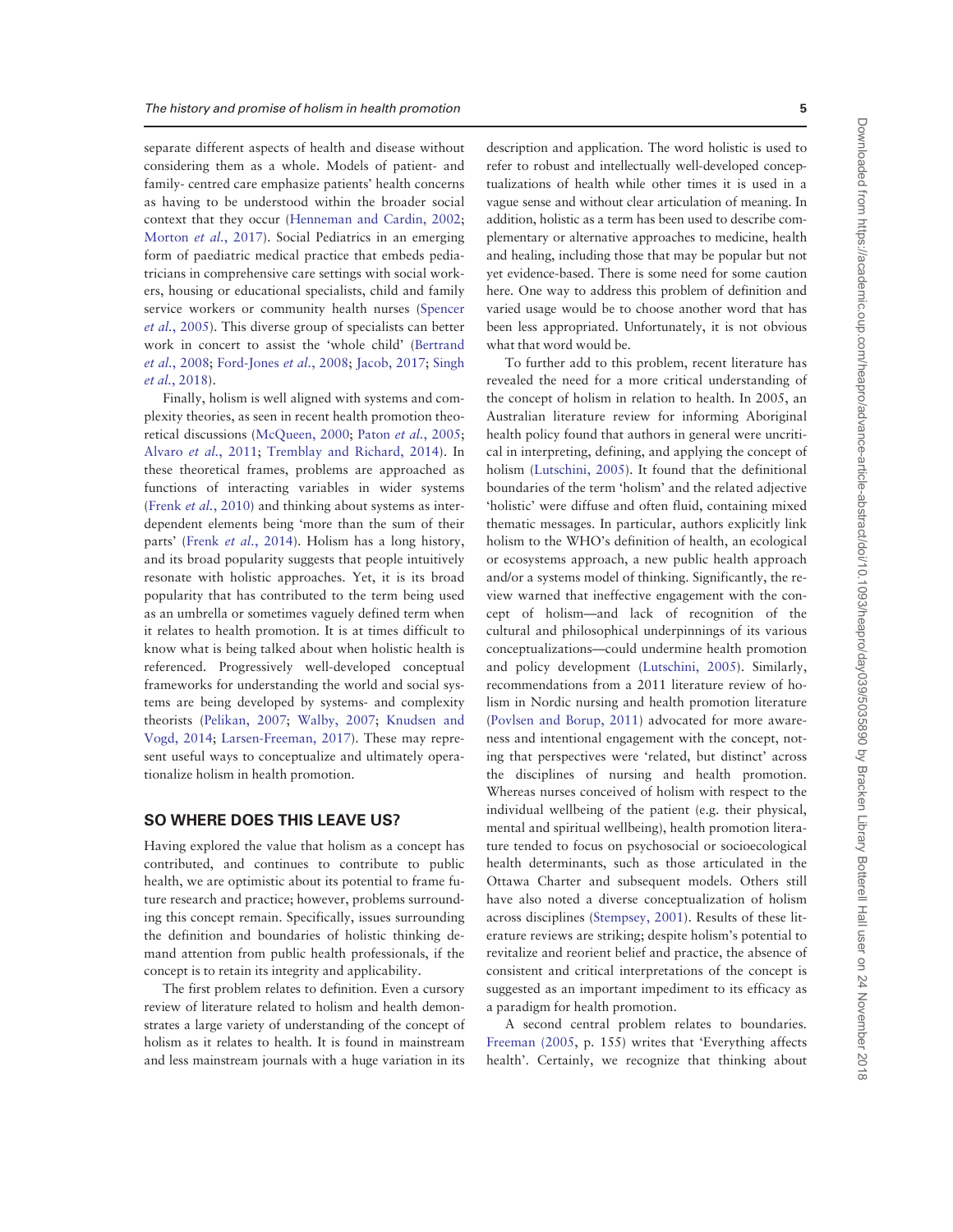health holistically could easily and quickly get so big that it would lose all practical value when it comes to health promotion and interventions. It would not take long for our conversation about the interconnectedness of holistic health to turn to issues of human rights, ecological sustainability, equity, justice and gender relations. These are all issues that cannot be left out when considering health, and the danger is that before long, we have left our conversation that is specific to health and are talking about a theory of everything: interesting perhaps to some, but not generally pragmatic in areas such as health promotion, education, policy or research. Here, Freeman's writing is again helpful. He writes:

[t]o a certain extent, what is 'holistic' depends upon where you stand....For a cell biologist, holism might mean thinking about the whole liver. In various contexts, it might mean the whole person, the whole community, the whole of society, or the whole planet. Which environmental events you respond to depends on the scale at which you choose to observe ('this person is obese' versus '30% of the US population is obese'). So the largest scale that is relevant to you, that you pay attention to, is probably what you define as holism (Freeman, 2005, p. 155).

The concept of holistic health is expansive, and relates to a myriad of synergies, complexities and interactions across all the systems and within all aspects of the individual person. But in order to have practical utility, it also needs some clear and focused boundaries. Otherwise, it is less a framework for talking about health as it is an invitation into a 'theory of everything' with its limited practical value.

Along with these cautions around boundaries and definitions, we also recognize the potential downsides of solely embracing holistic approaches at the expense of reductionist approaches. In many situations, reductionist approaches will be of equal or even more value. In clinical practice, for example, an unbalanced yet holistic focus on the patient as a whole may result in missing a specific diagnosis that would be identified by examining individual symptoms, test results and disease processes (Michaelson et al., 2017). The addition of a holistic, whole-person approach along with very specific clinical practices may be beneficial in terms of patient care. Hence, the priority of a balanced approach, which values both reductionist and holistic ways of thinking, is optimal.

### RECOMMENDATIONS––A PATH FORWARD

If holistic thinking is truly to be useful, these issues of definition and boundaries in particular need to be

addressed. In terms of definition, the Oxford Living Dictionary (English Oxford Living Dictionary, 2016), defines holism in two ways; First, in terms of philosophy, holism is '[t]he theory that parts of a whole are in intimate interconnection, such that they cannot be understood without reference to the whole, which is thus regarded as greater than the sum of its parts....' Second, in terms of medicine, holism is defined as '[t]he treating of the whole person, taking into account mental and social factors, rather than just the symptoms of a disease' (English Oxford Living Dictionary, 2016).

We draw from both of these definitions, and also from the ideas of Stempsey (2001, p. 202) and Phillips (1976) to construct a framework in which we understand something that is holistic to have two distinct properties. First, the whole is more than the sum of the parts, and there is an emergent property in the whole that is not reflected by the component parts. Second, the parts are interconnected, and gain new meaning in connection to each other and to the whole. Rather than use holistic and holism to mean anything we want them to mean, using this––or a similar–simple definition in precise ways protects holistic thinking from being lost in a vacuous and meaningless conversation.

Second, like Freeman, we submit that holistic thinking is best used to look at the largest scale that is relevant to the particular conversation at any given time. This strategy is simple, but it is not often used in the current discourse about health or the practice of health promotion. Even brief attention to articulating what is meant when terms like 'holistic health', 'holistic education' and 'holistic systems' are used would be helpful in providing conceptual clarity, and practical boundaries around a particular issue. Consequently, we encourage practitioners, researchers and policy-makers who draw from the principles of holism to explicitly define the term's confines in their discussion and use. Failing to use the term responsibly––particularly in written form––risks further complicating its precedent through increasingly diffuse meanings. The ability and opportunity to operationalize this concept in the future depends on a coherent and context-dependent understanding. Given its usefulness thus far, continuing to build a body of literature or policy with convoluted and/or conflicting definitions of holism would necessarily detract from the future exploration/ pursuit of well-being and public health.

# **CONCLUSION**

This article introduces the concept of holism and reflects on its utility in health promotion. We examine the historic roots and the more recent re-emergence of holism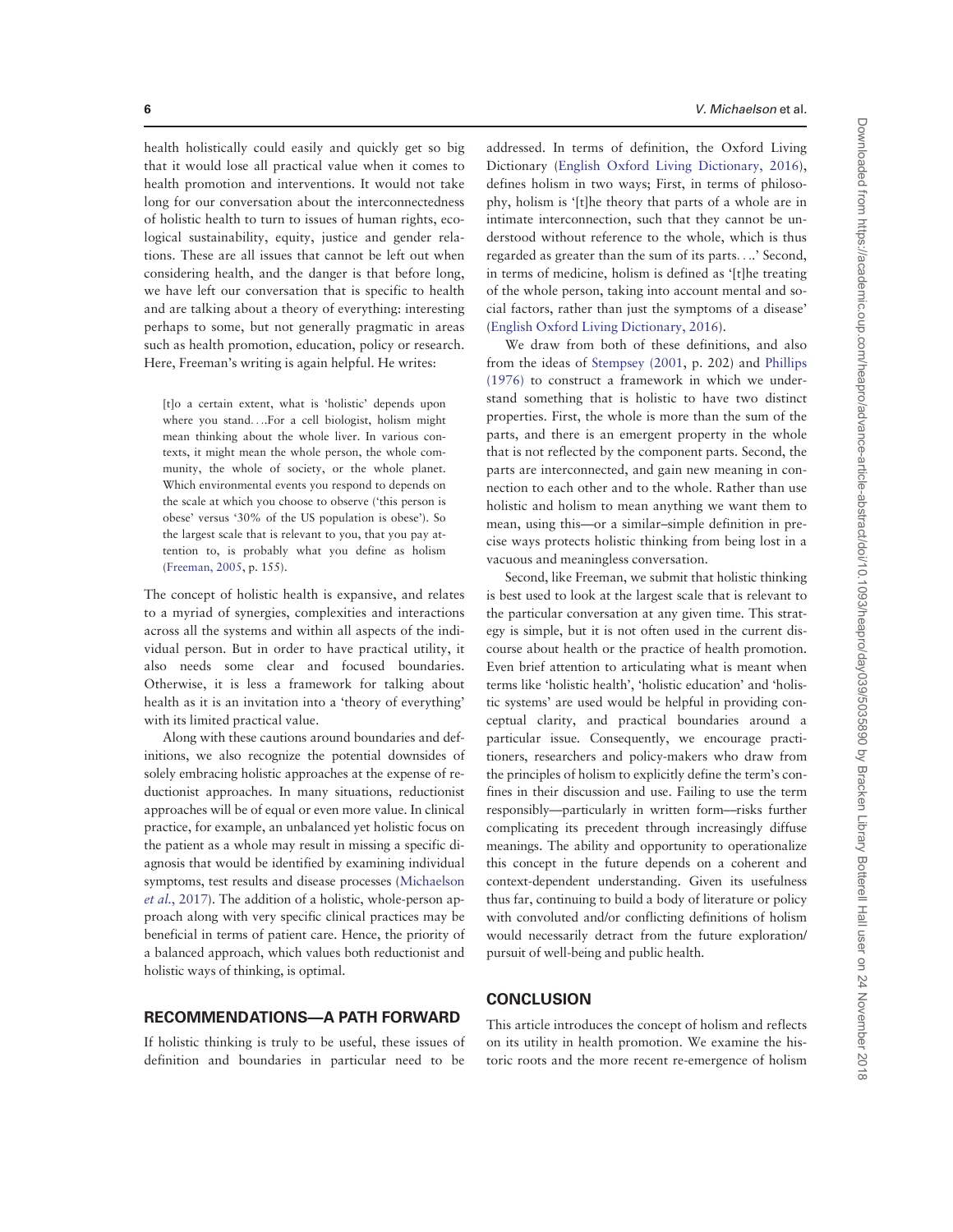in health promotion conversations. The fundamental goal of our efforts is to inform health promotion theory and practice so that we can better understand and support people living well and fully in the context of their everyday lives. Use of such thinking provides opportunities for new insights into health and its determinants, particularly the interactive, perhaps synergistic, effects between health determinants and between the mental, physical, social and spiritual realms of health itself. Without doubt, it will always be valuable to study individual components that contribute to health. But when health is looked at holistically, we see things that we would not see otherwise. Examining health holistically provides new insights into the way that the parts interact, engage, compete or depend on each other. Beyond being a vague word in various curricula and policies, holism is a concept that could concretely inform health research, education, policy development and health promotion practice.

## REFERENCES

- AFN. (2007) First Nations Wholistic Policy and Planning Model: Discussion paper for the World Health Organization Social Determinants of Health. Assembly of First Nations, Ottawa, Ontario.
- Alvaro, C., Jackson, L. A., Kirk, S., McHugh, T. L., Hughes, J., Chircop, A. et al. (2011) Moving Canadian governmental policies beyond a focus on individual lifestyle: some insights from complexity and critical theories. Health Promotion International, 26, 91–99.
- Bertrand, J., Williams, R. and Ford-Jones, L. (2008) Social paediatrics and early child development–the practical enhancements: part 2. Paediatrics and Child Health, 13, 857–861.
- Böhm, D. and Hiley, B. J. (1993) The Undivided Universe: An Ontological Interpretation of Quantum Theory. Routledge, London and New York.
- Botterweck, G., Ringrenn, H. and Heinz-Josef, F. (eds) (2006) Shalom, Vol. 15. Theological Dictionary of the Old Testament, Eerdmans, pp. 13–49.
- Breslow, L. (1999) From disease prevention to health promotion. Journal of the American Medical Association, 281, 1030–1033.
- Bury, M. (2005) Health and Illness. Polity Press, Cambridge, MA.
- Centre for Addiction and Mental Health. (2017) Centre for addiction and mental health. Retrieved from [http://](http://www.camh.ca/en/hospital/Pages/home.aspx) [www.camh.ca/en/hospital/Pages/home.aspx](http://www.camh.ca/en/hospital/Pages/home.aspx) (15 May 2017, date last accessed).
- Christakis, N. A. (2012) Holism. In Brockman, J. (ed), This Will Make You Smarter. Harper, New York, pp. 81–83.
- Comprehensive School Health. (2017) Pan Canadian Joint consortium for school health. [http://www.jcsh-cces.ca/index.](http://www.jcsh-cces.ca/index.php/about/comprehensive-school-health) [php/about/comprehensive-school-health](http://www.jcsh-cces.ca/index.php/about/comprehensive-school-health) (11 August 2017, date last accessed.)
- Commission on the Social Determinants of Health. (2008) Closing the Gap in a Generation: Health Equity Through Action on the Social Determinants of Health. Final Report of the Commission on Social Determinants of Health. Geneva, World Health Organization.
- Whitehead, M. and Dahlgren, G. (1991) What can be done about inequalities in health? The Lancet, 338, 1059–1063.
- de Silva D. (2014) Helping Measure Person-Centred Care: A Review of Evidence about Commonly Used Approaches and Tools Used to Help Measure Person-Centred Care. The Health Foundation, London.
- Donovan, D., McDowell, I. and Hunter, D. (eds) (2007) Primer on population health: a virtual textbook on public health concepts for clinicians. Association of Faculties of Medicine of Canada. Retrieved from<http://phprimer.afmc.ca/node/35> (11 August 2017, date last accessed).
- Einstein, A. (1936) Letter from Einstein to Smuts, June 24. Cambridge University Library (Vol. 54, Folio 33), Cambridge, UK.
- English Oxford Living Dictionary. (2016) Holism. Retrieved from<https://en.oxforddictionaries.com/definition/holism> (11 August 2017, date last accessed).
- Evans, R. and Stoddart, G. (1990) Producing health, consuming health care. Social Science and Medicine, 31, 1347–1363.
- Ford-Jones, E. L., Williams, R. and Bertrand, J. (2008) Social paediatrics and early child development: part 1. Paediatrics and Child Health, 13, 755–758.
- Freeman, J. (2005) Towards a definition of holism. The British Journal of General Practice, 55, 154–155.
- Frenk, J., Chen, L., Bhutta, Z. A., Cohen, J., Crisp, N., Evans, T. et al. (2010) Health professionals for a new century: transforming education to strengthen health systems in an interdependent world. The Lancet, 376, 1923–1958.
- Frenk, J., Gómez-Dantés, O. and Moon, S. (2014) From sovereignty to solidarity: a renewed concept of global health for an era of complex interdependence. The Lancet, 383, 94–97.
- Fullerton, J. (2015) Regenerative Capitalism: How Universal Principles and Patterns will Shape Our New Economy. Capital Institute. [http://capitalinstitute.org/wp-content/](http://capitalinstitute.org/wp-content/uploads/2015/04/2015ExecSummary4-14-15.pdf) [uploads/2015/04/2015ExecSummary4-14-15.pdf](http://capitalinstitute.org/wp-content/uploads/2015/04/2015ExecSummary4-14-15.pdf) (24 May, 2018, date last accessed).
- Graham, H. and Leeseberg-Stamler, L. (2010) Contemporary perceptions from an indigenous (Plains Cree) perspective. Journal of Aboriginal Health, 6, 6–17.
- Hancock, T. and Perkins, F. (1985) The mandala of health: a conceptual model and teaching tool. Health Education, 8,  $1-10.$
- Harkin, M. E. (2010) Uncommon ground: holism and the future of anthropology. Reviews in Anthropology, 39, 25–45.
- Henneman, E. A. and Cardin, S. (2002) Family-centered critical care: a practical approach to making it happen. Critical Care Nurse, 22, 12–19.
- Inuit Tapiriit Kanatami. (2013) Health Teeth, Health Lives: Inuit Oral Health Action Plan 2013. Inuit Tapiriit Kanatami, Ottawa, ON.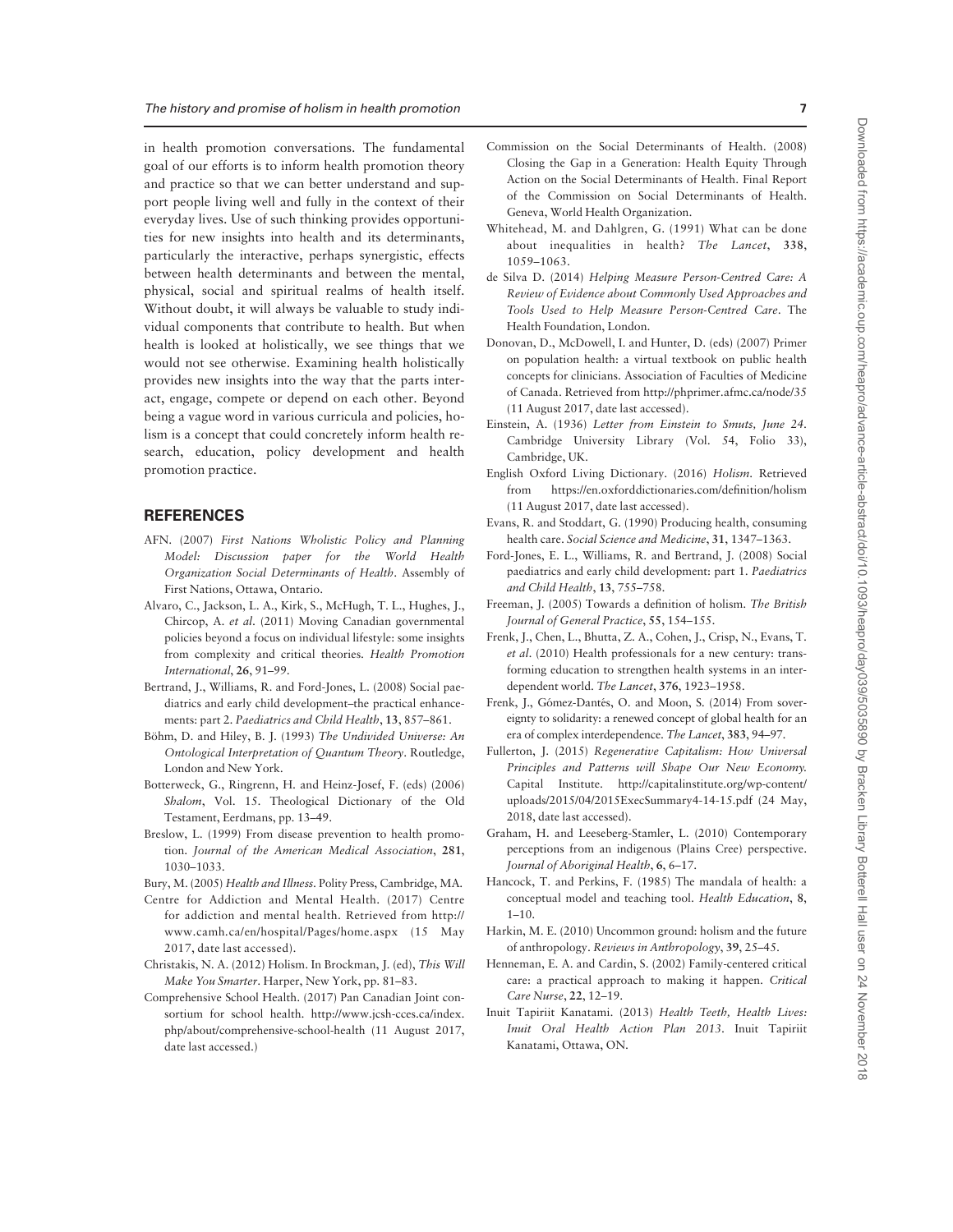- Isberg, R. R. and Falkow, S. (1985) A single genetic locus encoded by Yersinia pseudotuberculosis permits invasion of cultured animal cells by Escherichia coli K-12. Nature, 317, 262–264.
- Jacob, G. (2017) Addressing the needs of Canadian children with a social paediatrics approach. University of Toronto Medical Journal, 94, 7.
- Katinić, M. (2013) Holism in deep ecology and Gaia-theory: a contribution to eco-geological science, a philosophy of life or a new age stream? The Holistic Approach to Environment, 3, 3–14.
- Kendell R. (2001) The distinction between mental and physical illness. The British Journal of Psychiatry, 178, 490–493.
- Khenti, A., Fréel, S., Trainor, R., Mohamoud, S., Diaz, P., Suh, E. et al. (2016) Developing a holistic policy and intervention framework for global mental health. Health Policy and Planning, 31, 37–45.
- Kickbusch, I. (2003) The contribution of the World Health Organization to a new public health and health promotion. American Journal of Public Health, 93, 383–388.
- Kitano, H. (2002) Systems biology: a brief overview. Science, 295, 1662–1664.
- Kitching, R. L. (1983) Systems Ecology: An Introduction to Ecological Modelling. University of Queensland Press, St. Lucia, Australia.
- Knudsen, M. and Vogd, W. (eds) (2014) Systems Theory and the Sociology of Health and Illness: Observing Healthcare. Routledge, London and New York.
- Lalonde, M. (1974) A New Perspective on the Health of Canadians. Information Canada, Ottawa, Ontario, Canada.
- Larsen-Freeman, D. (2017) Complexity theory. Complexity Theory and Language Development: In Celebration of Diane Larsen-Freeman, 48, 11.
- Lutschini, M. (2005) Engaging with holism in Australian Aboriginal health policy–a review. Austrialia and New Zealand Health Policy, 2, 15.
- MacDougall, H. (2007) Reinventing public health: a New Perspective on the Health of Canadians and its international impact. Journal of Epidemiology and Community Health, 61, 955–959.
- McQueen, D. V. (2000) Perspectives on health promotion: theory, evidence, practice and the emergence of complexity. Health Promotion International, 15, 95–97.
- Mehta, N. (2011) Mind-body dualism: a critique from a health perspective. Mens Sana Monographs, 9, 202–209.
- Michaelson, V., Pickett, W., King, N. and Davison, C. (2016) Testing the theory of holism: A study of family systems and adolescent health. Preventive Medicine Reports, 4, 313–319.
- Michaelson, V., King, N. and Pickett, W. (2017) Holistic Health in Children: Conceptualization, Assessment and Potential. Springer, Dordrecht.
- Morton, P. G., Fontaine, D., Hudak, C. M. and Gallo, B. M. (2017) Critical Care Nursing: A Holistic Approach. Lippincott Williams and Wilkins, Philadelphia, p. 1056.
- National Collaborating Centre for Aboriginal Health. (2013) Messages from the heart: caring for our children, a national showcase on aboriginal child rearing. [http://www.](http://www.nccahccnsa.ca/Publications/Lists/Publications/Attachments/33/MFTH_EN_web.pdf) [nccahccnsa.ca/Publications/Lists/Publications/Attachments/](http://www.nccahccnsa.ca/Publications/Lists/Publications/Attachments/33/MFTH_EN_web.pdf) [33/MFTH\\_EN\\_web.pdf](http://www.nccahccnsa.ca/Publications/Lists/Publications/Attachments/33/MFTH_EN_web.pdf) (11 August 2017, date last accessed).
- Odum, H. T. (1994) Ecological and General Systems. University Press of Colorado, Boulder, Colorado.
- Online Etymology Dictionary. (2017) Holism. Retrieved from http://etymonline.com/index.php? allowed\_in\_fra me=0&search=holism (24 April 2017, date last accessed).
- Ontario Ministry of Education. (2015) The Ontario Curriculum Grades 1-8: Health and Physical Education. Retrieved from: [http://www.edu.gov.on.ca/eng/curriculum/elementary/](http://www.edu.gov.on.ca/eng/curriculum/elementary/health1to8.pdf) [health1to8.pdf](http://www.edu.gov.on.ca/eng/curriculum/elementary/health1to8.pdf) (11 August 2017, date last accessed).
- Pan Canadian Joint Consortium for School Health. (2017) Retrieved from<http://www.jcsh-cces.ca/accessed> (13 May 2017, date last accessed), (11 August 2017, date last accessed).
- Paton, K., Sengupta, S. and Hassan, L. (2005) Settings, systems and organization development: the Healthy Living and Working Model. Health Promotion International, 20, 81–89.
- Pelikan, J. M. (2007) Understanding differentiation of health in late modernity by use of sociological systems theory. In Health and Modernity. Springer, New York, pp. 74–102.
- Phillips, D. C. (1976) Holistic Thought in Social Science. Stanford University Press, Stanford, California.
- Plato. (380 BCE) Charmides. Retrieved from [http://classics.mit.](http://classics.mit.edu/Plato/charmides.html) [edu/Plato/charmides.html](http://classics.mit.edu/Plato/charmides.html) (11 August 2017, date last accessed).
- Povlsen, L. and Borup, I. (2011) Holism in nursing and health promotion: distinct or related perspectives?–A literature review. Scandinavian Journal of Caring Sciences, 25, 798–805.
- Savoie, D. J. (1990) The Politics of Public Spending in Canada. University of Toronto Press, Toronto, Canada.
- Scott, A. J. and Wilson, R. F. (2011) Social determinants of health among African Americans in a rural community in the Deep South: an ecological exploration. Rural Remote Health, 11, 1634.
- Shroff, F. (2011) Conceptualizing holism in international interdisciplinary critical perspective: toward a framework for understanding holistic health. Social Theory and Health, 9, 244–255.
- Singh, G., Owens, J. and Cribb, A. (2018) Practising 'social paediatrics': what do the social determinants of child health mean for professionalism and practice? Paediatrics and Child Health, 28, 107–113.
- Smuts, J. C. (1926) Holism and evolution. Рипол Классик.
- Spencer, N., Colomer, C., Alperstein, G., Bouvier, P., Colomer, J., Duperrex, O. et al. (2005) Social paediatrics. Journal of Epidemiology and Community Health, 59, 106–108.
- Stempsey, W. E. (2001) Plato and holistic medicine. Medicine, Health Care and Philosophy, 4, 201–209, 2001.